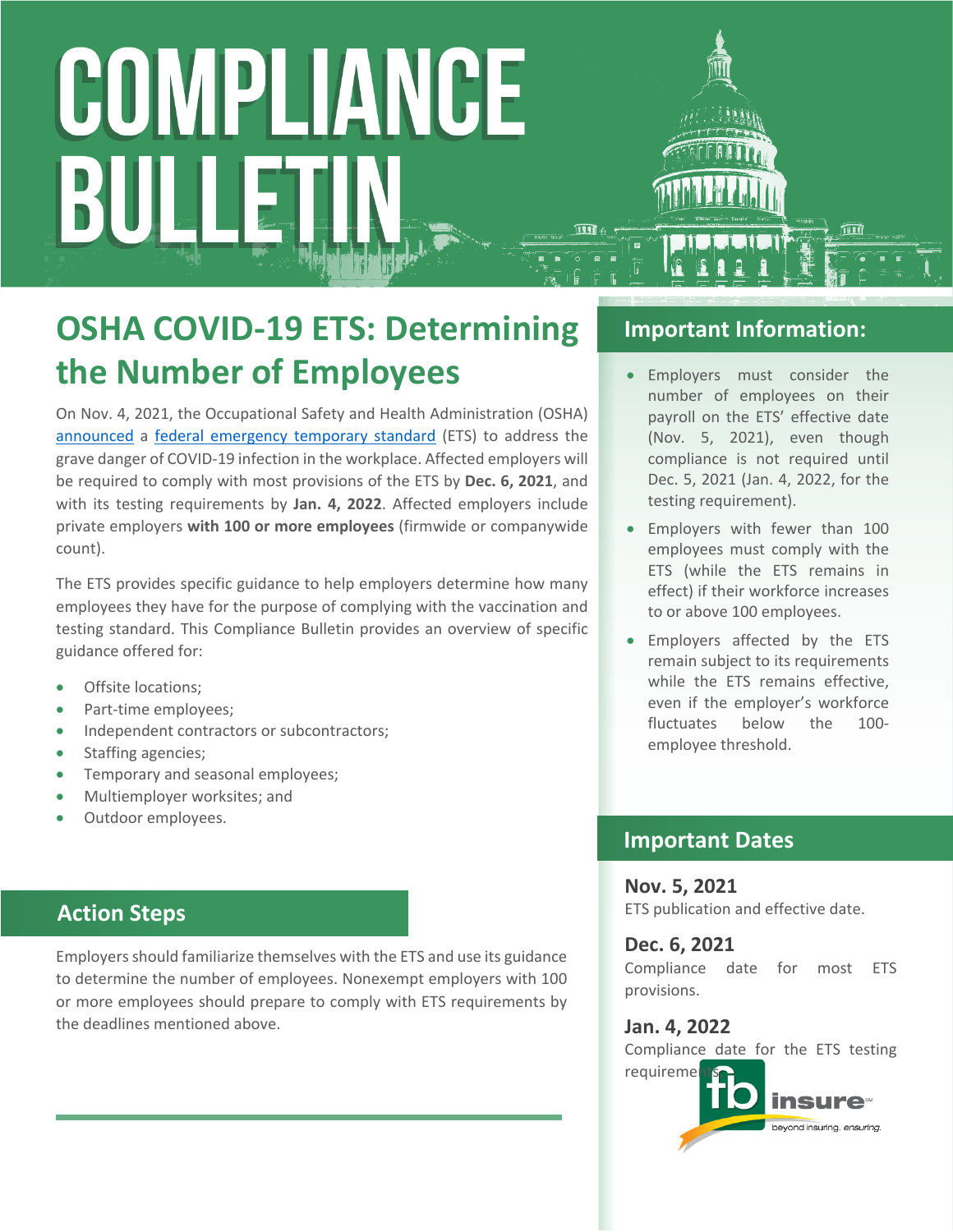#### **Affected Employers**

The ETS applies to all private employers with a total of 100 employees at any time while the ETS is in effect. This standard generally covers employers in all workplaces that are under OSHA's authority and jurisdiction. This includes diverse industries such as:

- Manufacturing;
- Retail;
- Delivery services;
- Meatpacking;
- Agriculture;
	- Construction;
- Maritime; and
- Health care.

**E MILLION** 

• Warehouses;

• Logging;

When determining the number of employees, employers must include all employees across all of their U.S. locations, regardless of vaccination status or where they perform their work. Employers must include part-time employees in their employee count but can exclude independent contractors.

#### **Specific Employee-count Scenarios**

The ETS addresses a number of specific scenarios to help employers in diverse circumstances determine whether they meet the 100-employee threshold.

#### **Franchises**

Employers must count all employees at all their U.S. locations for the purposes of compliance with the ETS. In a traditional franchisor-franchisee relationship in which each franchise location is independently owned and operated, the franchisor and franchisees would be separate entities for coverage purposes. In these cases, franchisors would only count "corporate" employees, and each franchisee would only count employees of that individual franchise.

#### **Joint Employers**

In joint employment situations, two or more related entities may be regarded as a single employer for Occupational Safety and Health Act (OSH Act) purposes if they handle safety matters as one company. In these cases, the combined number of employees of all joint-employment entities constitutes a single employee workforce for purposes of the ETS.

#### **Staffing Agencies**

When employees of a staffing agency are placed at a host employer location, only the staffing agency will count these jointly employed workers for purposes of the 100-employee threshold for coverage under this ETS. Normally, the staffing agency and the host employer would share responsibility for these workers under the OSH Act; however, with this ETS, OSHA has set the threshold for coverage based primarily on the administrative capacity to protect workers as quickly as possible. Since staffing agencies would typically handle administrative matters for these workers, OSHA has designated they would determine their 100-employee threshold by counting these leased employees.

Host employers, however, would still be covered by this ETS if they have 100 or more employees, not counting leased employees. For enforcement purposes, traditional joint employer principles would apply where both employers are covered by the ETS.

#### **Multiemployer Worksites**

On a typical multiemployer worksite such as a construction site, each company represented—the host employer, the general contractor and each subcontractor—would only need to count its own employees, and the host employer and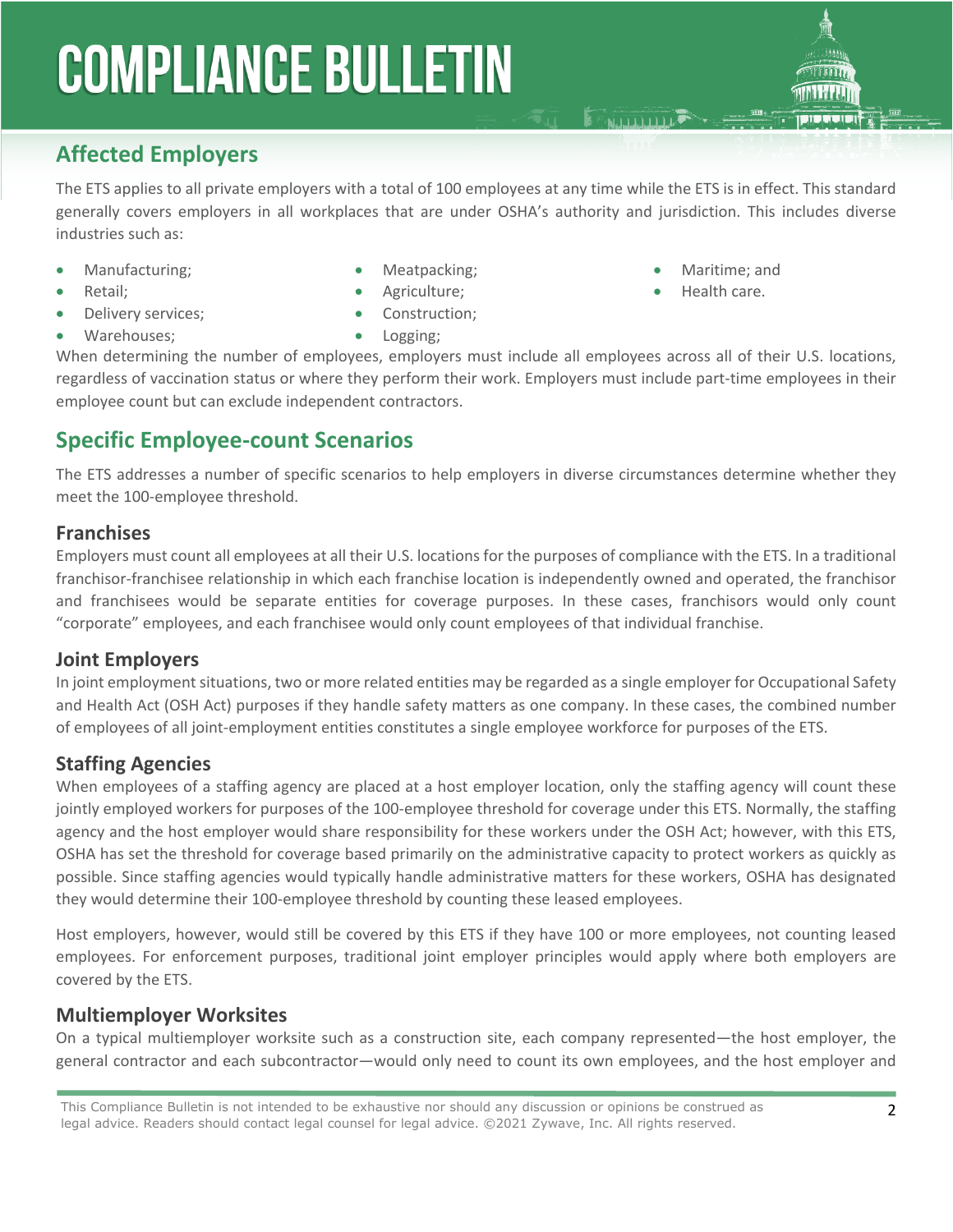general contractor would not need to count the total number of workers at each site. However, each employer must count the total number of workers it employs regardless of where they report for work on a particular day. Thus, for example, if a general contractor has more than 100 employees spread out over multiple construction sites, that employer is covered under this ETS even if it does not have 100 or more employees present at any one worksite.

Covering the employees of larger employers at multiemployer worksites would mitigate the spread of COVID-19 at the workplace even where not all employees are covered by this ETS because fully vaccinated employees (or unvaccinated employees wearing face coverings and submitting to weekly testing) would be less likely to spread the virus to unvaccinated workers at the site who are not covered by this ETS.

#### **ETS Illustrations**

Determining whether an employer is covered by the ETS should be made separately from whether individual employees are covered by the ETS requirements. The ETS offers the following examples:

- If an employer has 75 part-time employees and 25 full-time employees, the employer would be within the scope of this ETS because it has 100 employees.
- If an employer has 150 employees, 100 of whom work from their homes full-time and 50 of whom work in the office at least part of the time, the employer would be within the scope of this ETS because it has more than 100 employees.
- If an employer has 102 employees and only three ever report to an office location, that employer would be covered.
- If an employer has 150 employees, and 100 of them perform maintenance work in customers' homes, primarily working from their company vehicles (i.e., mobile workplaces), and rarely or never report to the main office, that employer would fall within the scope.
- If an employer has 200 employees, all of whom are vaccinated, that employer would be covered.
- If an employer has 125 employees, and 115 of those work exclusively outdoors, that employer would be covered.
- If a single corporation has 50 small locations (e.g., kiosks, concession stands) with at least 100 total employees in its combined locations, that employer would be covered even if some of the locations have no more than one or two employees assigned to work there.
- If a host employer has 80 permanent employees and 30 temporary employees supplied by a staffing agency, the host employer would not count the staffing agency employees for coverage purposes and therefore would not be covered. (However, so long as the staffing agency has at least 100 employees, the staffing agency would be responsible for ensuring compliance with the ETS for the jointly employed workers.)
- If a host employer has 110 permanent employees and 10 temporary employees from a small staffing agency (with fewer than 100 employees of its own), the host employer is covered under this ETS, and the staffing agency is not.
- If a host employer has 110 permanent employees and 10 employees from a large staffing agency (with more than 100 employees of its own), both the host employer and the staffing agency are covered under this standard, and traditional joint employer principles apply.
- Generally, in a traditional franchisor-franchisee relationship, if the franchisor has more than 100 employees, but each individual franchisee has fewer than 100 employees, then the franchisor would be covered by this ETS but the individual franchises would not be covered.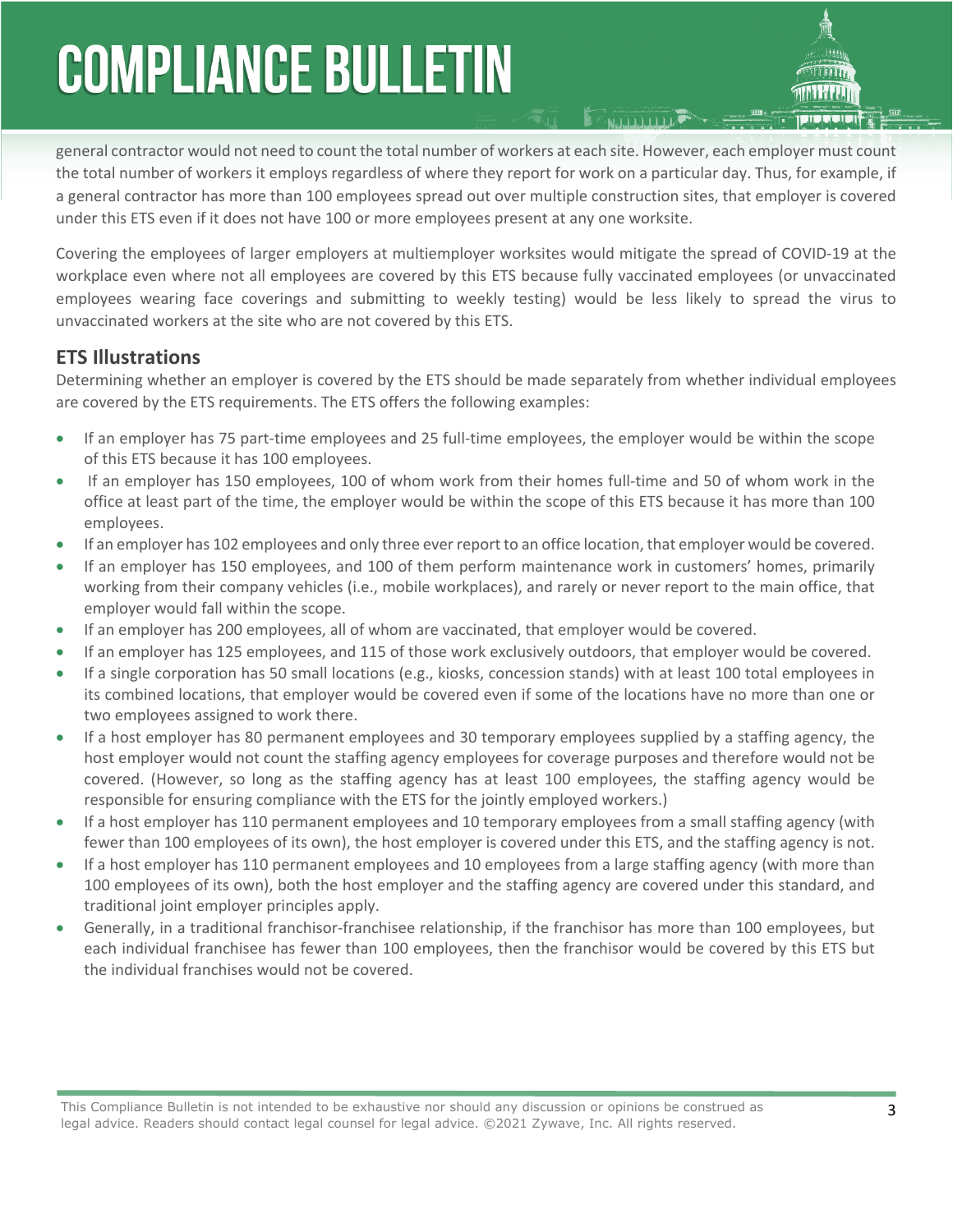

#### **Workforce Size Fluctuations**

The ETS applies to all employers who have the requisite number of employees at **any time this ETS is in effect**. The initial determination of whether an employer has 100 or more employees must take place as of the standard's effective date: Nov. 5, 2021. If the employer has 100 or more employees on Nov. 5, 2021, the ETS applies for the duration of the standard.

**FRIDDID** 

If the employer has fewer than 100 employees on Nov. 5, 2021, the standard would not apply to that employer as of the effective date. However, if that same employer subsequently hires more workers and reaches the 100-employee threshold for coverage, the employer would then be expected to come into compliance with the standard's requirements on the date the employer reaches the threshold.

Once an employer has come within the scope of the ETS, the standard continues to apply for the remainder of the time the standard is in effect regardless of fluctuations in the size of the employer's workforce. OSHA justifies covering employers that fluctuate above and below the 100-employee threshold during the term of the ETS because those employers will typically have already developed systems and capabilities for compliance. As a result, a decrease in the number of employees is unlikely to make them less capable of compliance.

For example, an employer with 103 employees on the effective date of the standard but then loses four employees the next month would continue to be subject to the ETS.

#### **Employer Exemptions From the ETS**

There are two employer exemptions to the ETS, namely:

- Those workplaces that are covered by the Safer Federal Workforce Task Force COVID-19 Workplace Safety: Guidance for Federal Contractors and Subcontractors; and
- Settings where any employee provides health care services or health care support services while they are covered by the healthcare ETS.

However, OSHA's intent was to leave no coverage gaps between the healthcare ETS and this ETS. Therefore, it will be necessary for employers with employees covered by the health care ETS to determine if they also have employees covered by the vaccine and testing ETS. For example, a healthcare employer with more than 100 employees that has nonhospital ambulatory care facilities that are exempt under the health care ETS (for nonhospital ambulatory care settings where all nonemployees are screened prior to entry and those with suspected or confirmed COVID-19 are prohibited from entry) would be required to protect the employees in those ambulatory care facilities under this ETS.

Similarly, a retail pharmacy chain that operates a series of ambulatory care clinics embedded in its stores, where those embedded clinics are the only areas in the store that are covered under the health care ETS (see [29 CFR 1910.502\(a\)\(3\)\(i\)\)](https://www.osha.gov/laws-regs/regulations/standardnumber/1910/1910.502), would have to ensure that the remainder of its employees in other parts of its stores are protected under this ETS if the company has 100 or more employees companywide, including those covered under the health care ETS.

#### **Employee Exemptions**

Even if the ETS applies to a particular employer, the ETS requirements do not apply to employees:

- Who do not report to a workplace where other individuals such as co-workers or customers are present;
- While working from home (remote work); or

This Compliance Bulletin is not intended to be exhaustive nor should any discussion or opinions be construed as 4 legal advice. Readers should contact legal counsel for legal advice. ©2021 Zywave, Inc. All rights reserved.